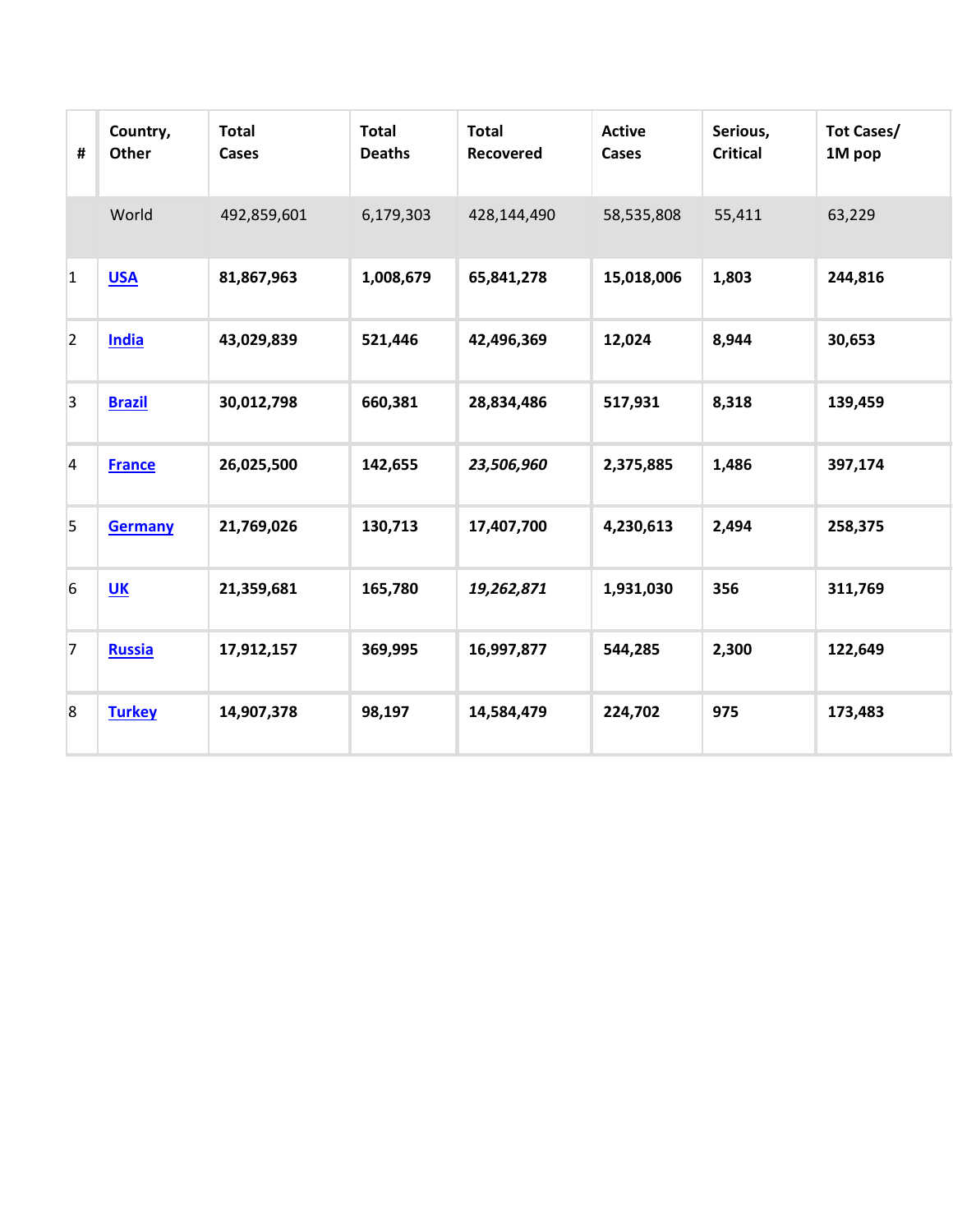| #  | Country,<br>Other  | <b>Total</b><br><b>Cases</b> | <b>Total</b><br><b>Deaths</b> | <b>Total</b><br><b>Recovered</b> | <b>Active</b><br><b>Cases</b> | Serious,<br><b>Critical</b> | <b>Tot Cases/</b><br>1M pop |
|----|--------------------|------------------------------|-------------------------------|----------------------------------|-------------------------------|-----------------------------|-----------------------------|
| 9  | <b>Italy</b>       | 14,877,144                   | 159,909                       | 13,442,930                       | 1,274,305                     | 483                         | 246,694                     |
| 10 | S. Korea           | 14,267,401                   | 17,662                        | N/A                              | N/A                           | 1,108                       | 277,865                     |
| 11 | <b>Spain</b>       | 11,551,574                   | 102,541                       | 10,918,903                       | 530,130                       | 420                         | 246,900                     |
| 12 | <b>Vietnam</b>     | 9,867,045                    | 42,642                        | 7,843,835                        | 1,980,568                     | 1,942                       | 99,794                      |
| 13 | <b>Argentina</b>   | 9,043,098                    | 128,086                       | 8,870,542                        | 44,470                        | 476                         | 196,919                     |
| 14 | <b>Netherlands</b> | 7,921,088                    | 22,023                        | 6,618,380                        | 1,280,685                     | 130                         | 460,492                     |
| 15 | <b>Iran</b>        | 7,171,165                    | 140,368                       | 6,890,768                        | 140,029                       | 1,591                       | 83,504                      |
| 16 | <b>Japan</b>       | 6,735,920                    | 28,327                        | 6,245,827                        | 461,766                       | 508                         | 53,546                      |
| 17 | <b>Colombia</b>    | 6,086,233                    | 139,670                       | 5,919,385                        | 27,178                        | 342                         | 117,418                     |
| 18 | <b>Indonesia</b>   | 6,021,642                    | 155,349                       | 5,776,058                        | 90,235                        | 2,771                       | 21,614                      |
| 19 | <b>Poland</b>      | 5,970,114                    | 115,345                       | 5,333,600                        | 521,169                       | 268                         | 158,049                     |
| 20 | <b>Mexico</b>      | 5,666,921                    | 323,235                       | 4,965,840                        | 377,846                       | 4,798                       | 43,158                      |
| 21 | <b>Ukraine</b>     | 4,973,738                    | 108,019                       | N/A                              | N/A                           | 177                         | 114,938                     |
| 22 | <b>Australia</b>   | 4,785,679                    | 6,436                         | 4,221,386                        | 557,857                       | 114                         | 183,933                     |
| 23 | <b>Malaysia</b>    | 4,256,469                    | 35,127                        | 4,041,723                        | 179,619                       | 236                         | 128,622                     |
| 24 | <b>Israel</b>      | 3,957,499                    | 10,554                        | 3,883,123                        | 63,822                        | 241                         | 424,351                     |